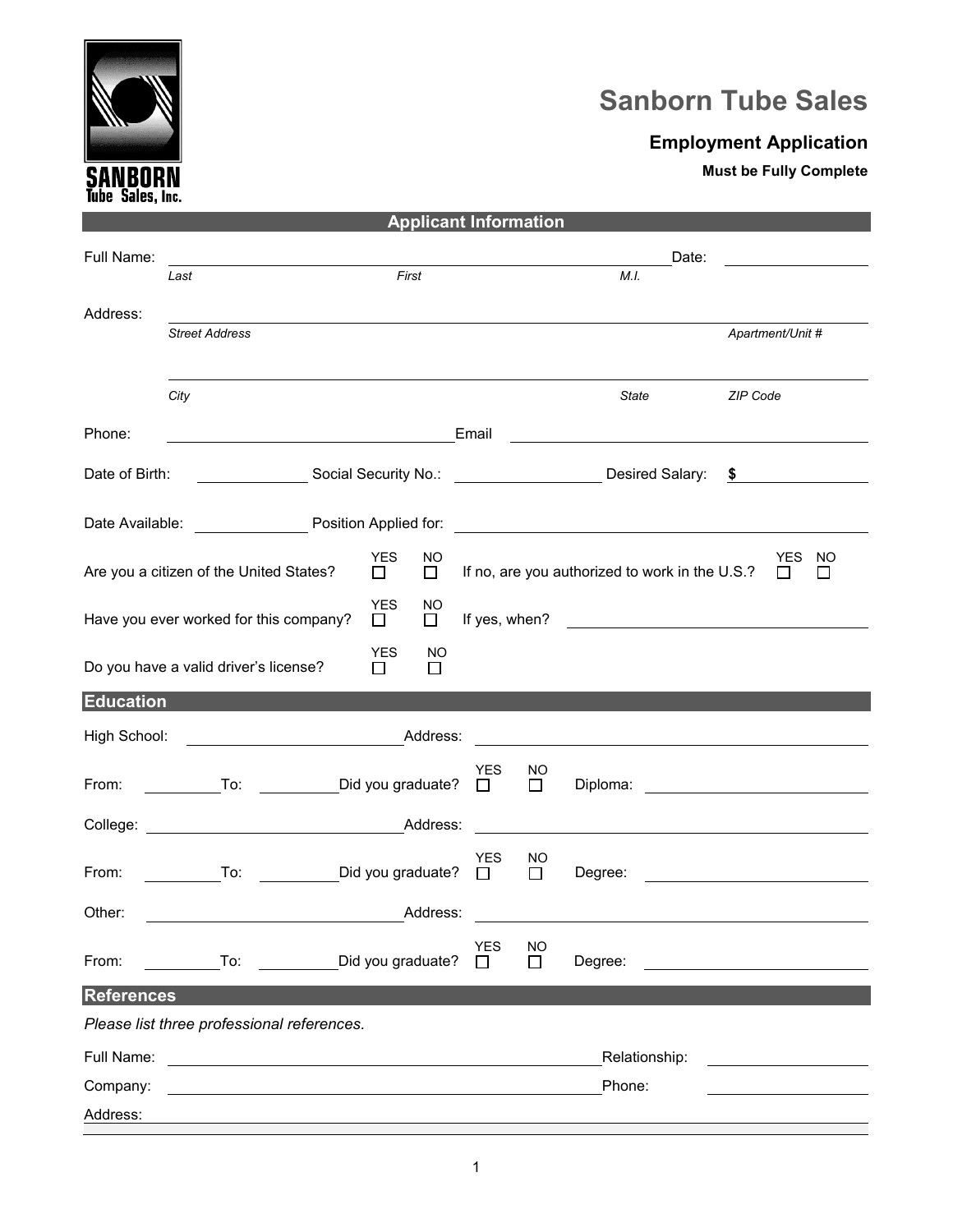| Full Name:<br>Company:<br>Address: |                                                                                                                                                                                                                                                | Relationship:<br><u> 1986 - Jan Barbara Barbara, prima prima prima prima prima prima prima prima prima prima prima prima prima pri</u><br>Phone: |  |
|------------------------------------|------------------------------------------------------------------------------------------------------------------------------------------------------------------------------------------------------------------------------------------------|--------------------------------------------------------------------------------------------------------------------------------------------------|--|
| Full Name:<br>Company:<br>Address: | <u> 1980 - Andrea Barbara, amerikan personal (h. 1980).</u><br><u> 1989 - Andrea Barbara, amerikan personal dan personal dan personal dan personal dan personal dan personal da</u><br><u> 1980 - Johann Barnett, fransk politik (f. 1980)</u> | Relationship:<br>Phone:                                                                                                                          |  |
|                                    | <b>Previous Employment</b>                                                                                                                                                                                                                     |                                                                                                                                                  |  |
| Company:<br>Address:               |                                                                                                                                                                                                                                                | Phone:<br>Supervisor:<br><u> 1990 - Jan Stein Berlin, amerikansk politiker</u>                                                                   |  |
| Job Title:                         | Starting Salary: \$<br><u> 1980 - Johann Barnett, fransk politiker (</u>                                                                                                                                                                       | Ending Salary:<br>\$                                                                                                                             |  |
| Responsibilities:                  |                                                                                                                                                                                                                                                |                                                                                                                                                  |  |
| From:                              | Reason for Leaving:<br>To:                                                                                                                                                                                                                     |                                                                                                                                                  |  |
|                                    | <b>YES</b><br>NO.<br>May we contact your previous supervisor for a reference?<br>$\blacksquare$<br>$\perp$                                                                                                                                     |                                                                                                                                                  |  |
| Company:<br>Address:               | <u> 1989 - Johann Barn, mars ann an t-Amhain ann an t-Amhain an t-Amhain an t-Amhain an t-Amhain an t-Amhain an t-</u>                                                                                                                         | Phone:<br>Supervisor:                                                                                                                            |  |
| Job Title:                         | _________________________________Starting Salary:<br>$\sim$                                                                                                                                                                                    | <b>Ending Salary:</b><br>\$                                                                                                                      |  |
| Responsibilities:                  |                                                                                                                                                                                                                                                |                                                                                                                                                  |  |
| From:                              | To:<br>Reason for Leaving:                                                                                                                                                                                                                     |                                                                                                                                                  |  |
|                                    | <b>YES</b><br><b>NO</b><br>May we contact your previous supervisor for a reference?                                                                                                                                                            |                                                                                                                                                  |  |
| Company:<br>Address:               | <u> 1980 - Johann Barn, fransk politik (d. 1980)</u>                                                                                                                                                                                           | Phone:<br>Supervisor:                                                                                                                            |  |
| Job Title:                         |                                                                                                                                                                                                                                                | Ending Salary:<br>\$                                                                                                                             |  |
|                                    |                                                                                                                                                                                                                                                |                                                                                                                                                  |  |
| From:                              | Reason for Leaving:<br>To:                                                                                                                                                                                                                     |                                                                                                                                                  |  |
|                                    | <b>YES</b><br><b>NO</b><br>May we contact your previous supervisor for a reference?                                                                                                                                                            |                                                                                                                                                  |  |